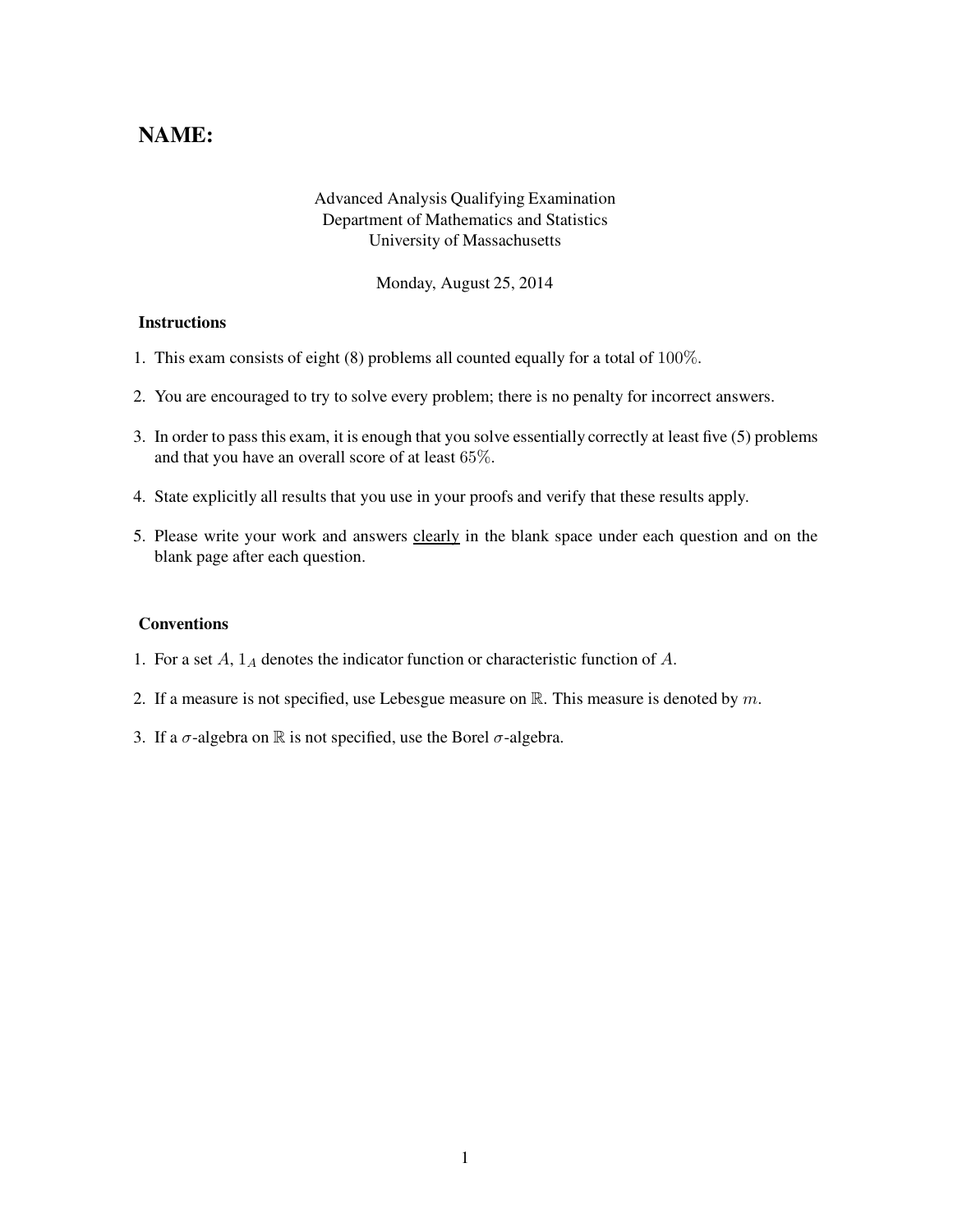1. (a) Let X be a set of points, M a  $\sigma$ -algebra of subsets of X, and  $\mu$  a mapping from M into  $[0, \infty)$ satisfying  $\mu(X) < \infty$ . Prove that the following two properties are equivalent.

(a)  $\mu$  is a countably additive measure on M.

(b)  $\mu$  is a finitely additive measure on M that is continuous at  $\emptyset$ ; i.e., if  $\{A_n, n \in \mathbb{N}\}\$  is a sequence of sets in M satisfying  $A_{n+1} \subset A_n$  for all  $n \in \mathbb{N}$  and  $\cap_{n \in \mathbb{N}} A_n = \emptyset$ , then  $\lim_{n \to \infty} \mu(A_n) = 0$ .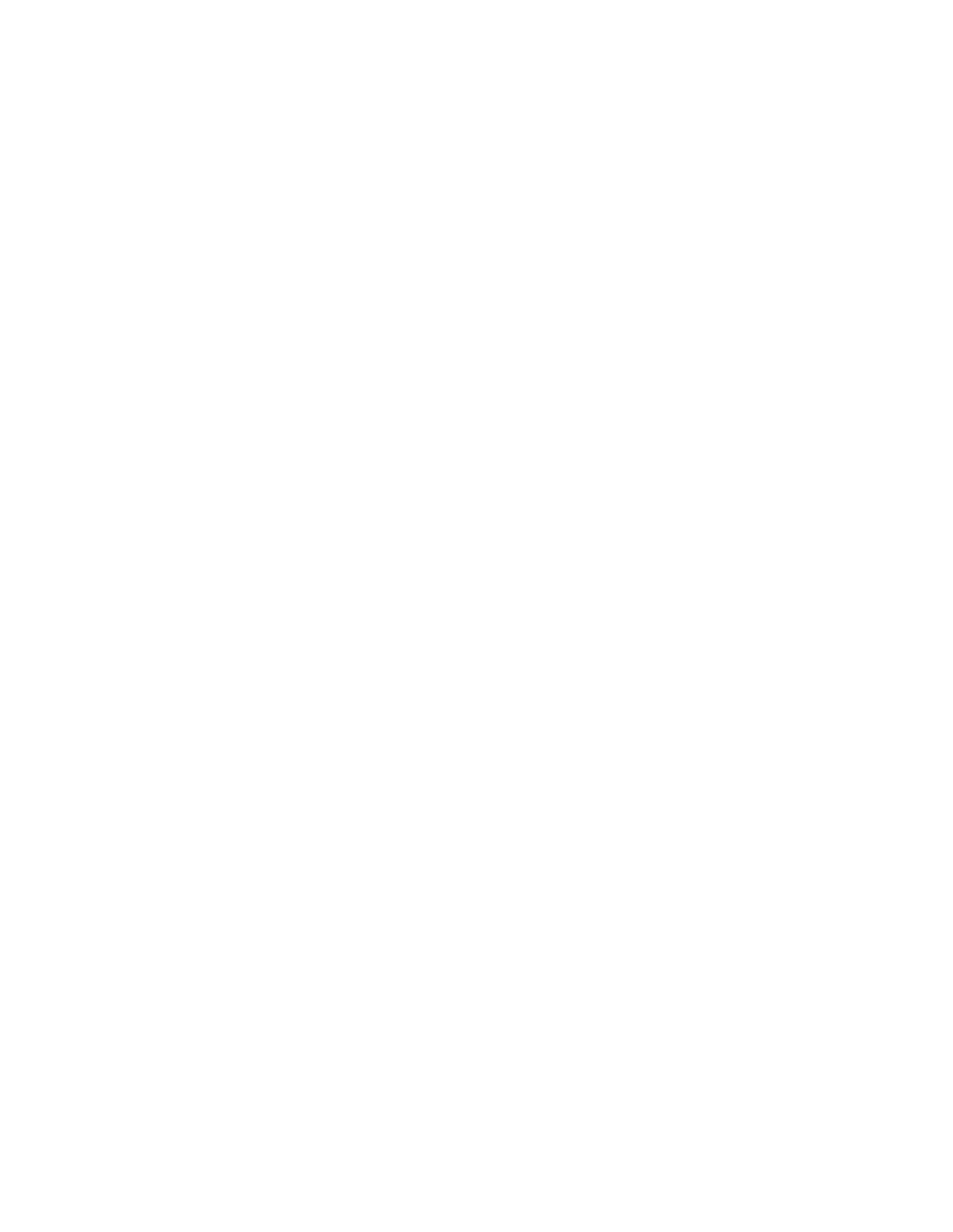2. For  $x \in (0, \infty)$  consider the integral

$$
F(x) = \int_{(0,\infty)} \frac{1 - \exp(-xt^2)}{t^2} dt.
$$

(a) Prove that  $F(x) < \infty$  for all  $x \in (0, \infty)$ .

(b) By calculating the derivative  $F'(x)$  and using the fact that  $\int_{-\infty}^{\infty} e^{-s^2} ds = \sqrt{\pi}$ , compute  $F(x)$ as an explicit function of  $x$ .

Justify all your steps carefully.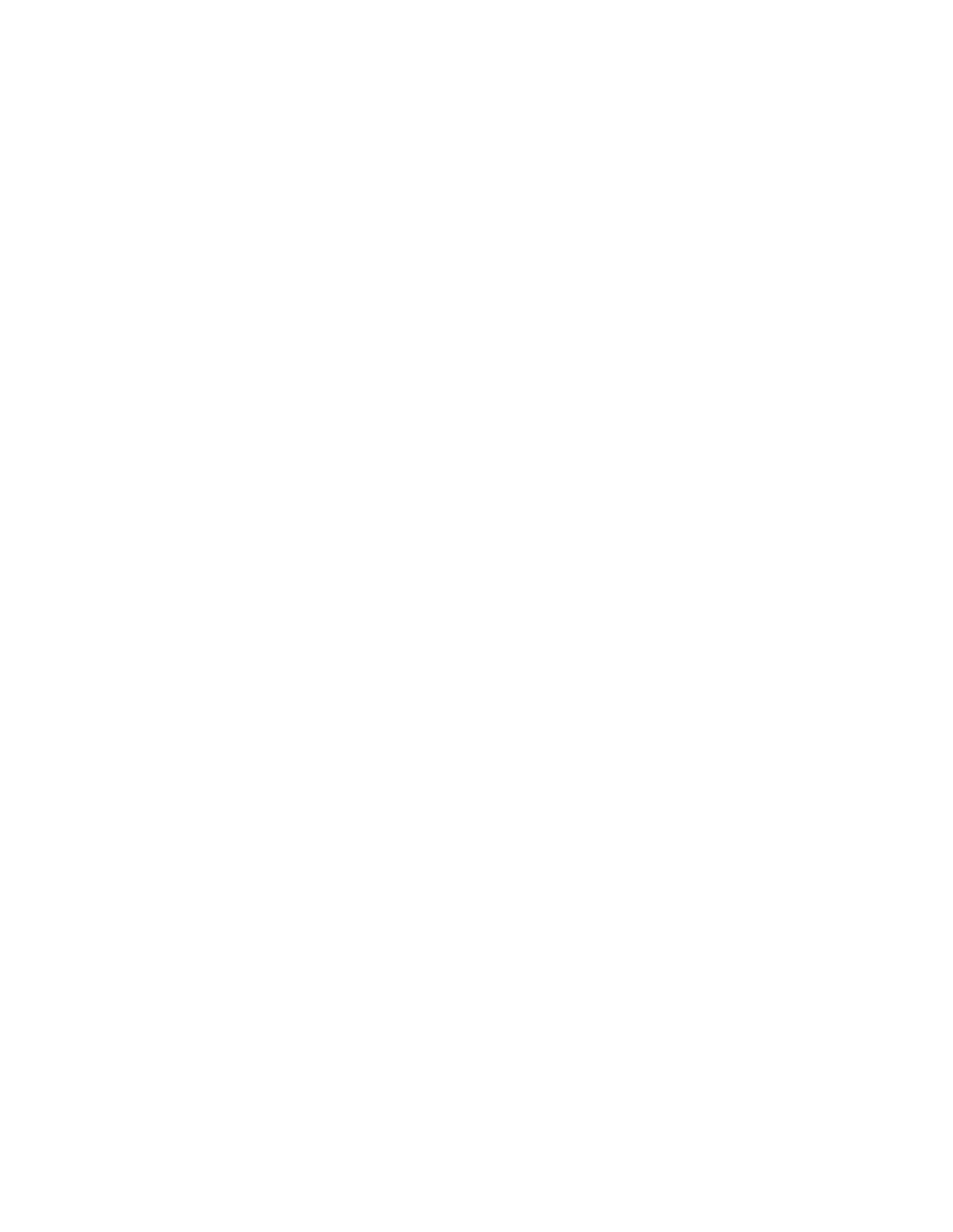- 3. Denote by  $\mathcal{B}(\mathbb{R})$  the  $\sigma$ -algebra of all Borel subsets of  $\mathbb{R}$ . Let t be any real number and A any set in  $\mathcal{B}(\mathbb{R})$ .
	- (a) Define

$$
A + t = \{x \in \mathbb{R} : x = a + t \text{ for some } a \in A\}.
$$

Prove that  $A + t \in \mathcal{B}(\mathbb{R})$ .

(b) Let  $\mu$  be a finite Borel measure on  $\mathbb R$  that is absolutely continuous with respect to Lebesgue measure m. Prove that the function mapping  $t \in (0, \infty)$  to  $\mu(A + t)$  is continuous. (Hint. Prove this first for A an interval.)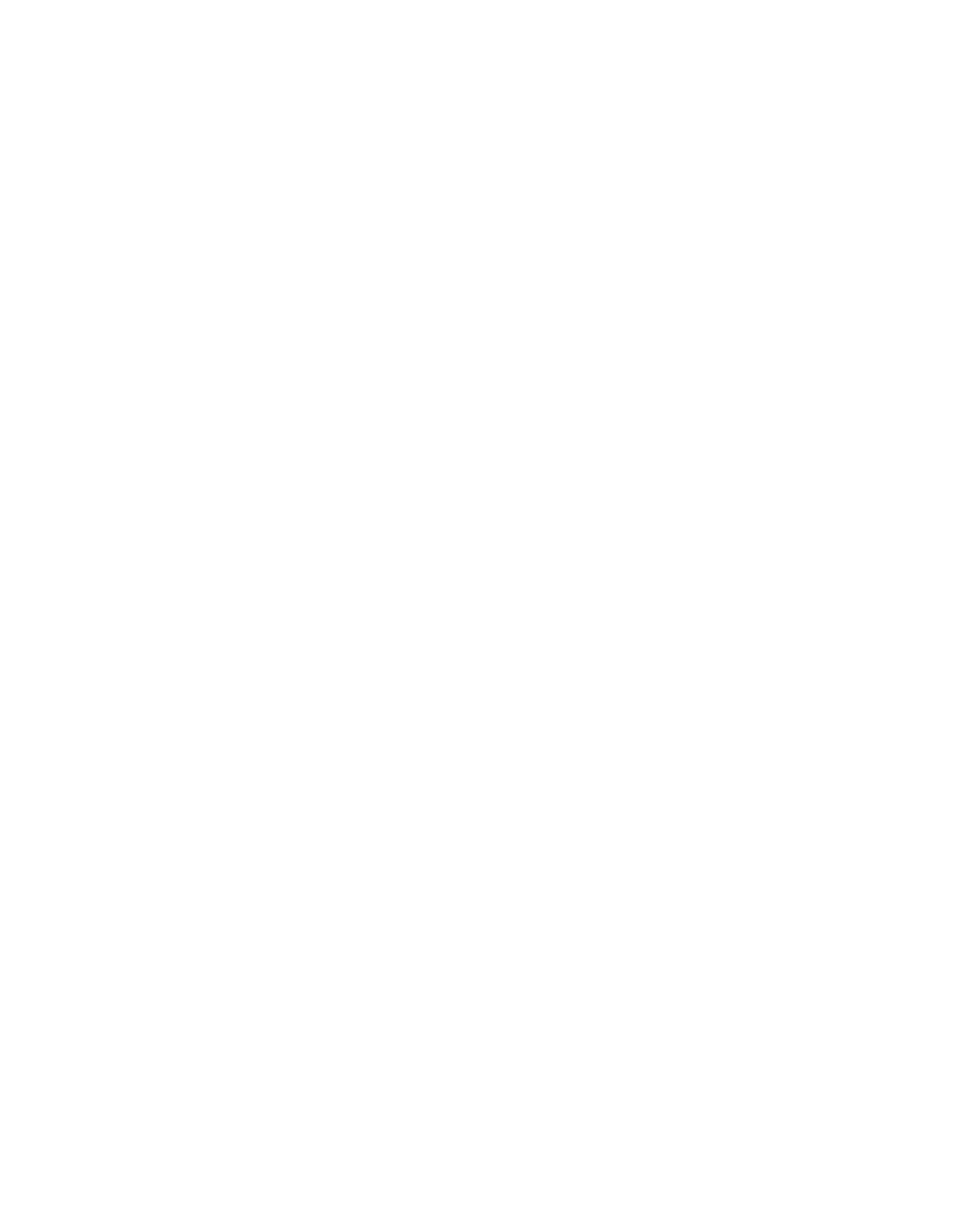4. (a) Let  $\{f_n, n \in \mathbb{N}\}\$  be a sequence of real-valued, measurable functions on [0, 1]. Assume that for each  $n \in \mathbb{N}$ 

$$
\int_0^1 f_n^2 dm \le \frac{1}{n^3}.
$$

Prove that as  $n \to \infty$ ,  $f_n \to 0$  a.e. on [0, 1].

(b) Let  $\{g_n, n \in \mathbb{N}\}$  be a sequence of real-valued measurable functions on [0, 1]. Assume that for each  $n \in \mathbb{N}$ 

$$
\int_0^1 g_n^2 \, dm \to 0 \text{ as } n \to \infty.
$$

By giving a counterexample, prove that it does NOT follow that as  $n \to \infty$ ,  $g_n \to 0$  a.e. on [0, 1].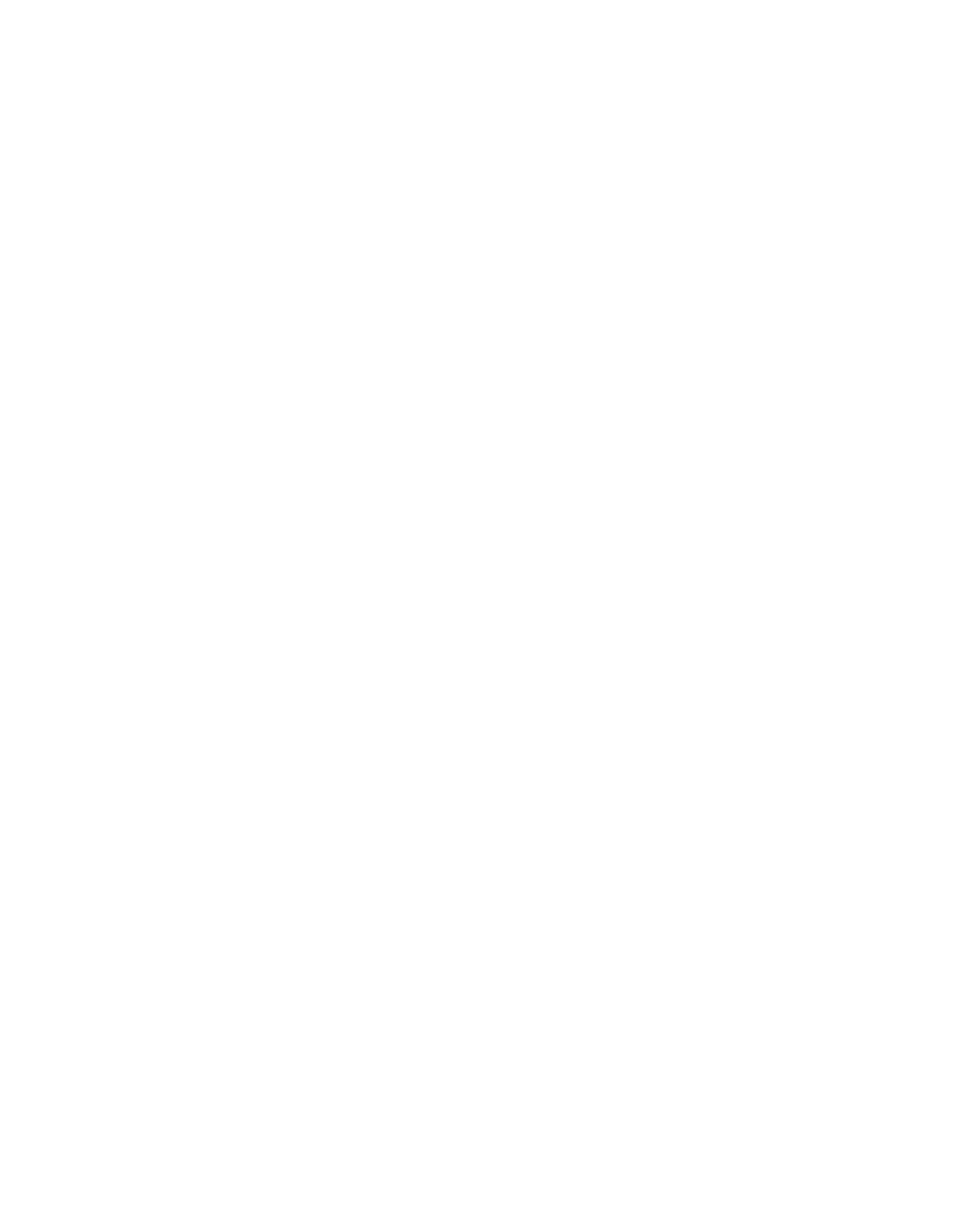5. Let  $(X, \mathcal{M}, \mu)$  be a measure space, and fix finite real numbers p and q satisfying  $p^{-1} + q^{-1} = 1$ . Let  $\{f_n, n \in \mathbb{N}\}$  be a sequence of functions in  $L^p(X)$  converging in  $L^p(X)$  to f, and let  $\{g_n, n \in \mathbb{N}\}$  $\mathbb{N}$ } be a sequence of functions in  $L^q(X)$  converging in  $L^q(X)$  to g. Prove that the sequence  $\{f_ng_n, n \in \mathbb{N}\}$  converges in  $L^1(X)$  to  $fg$ .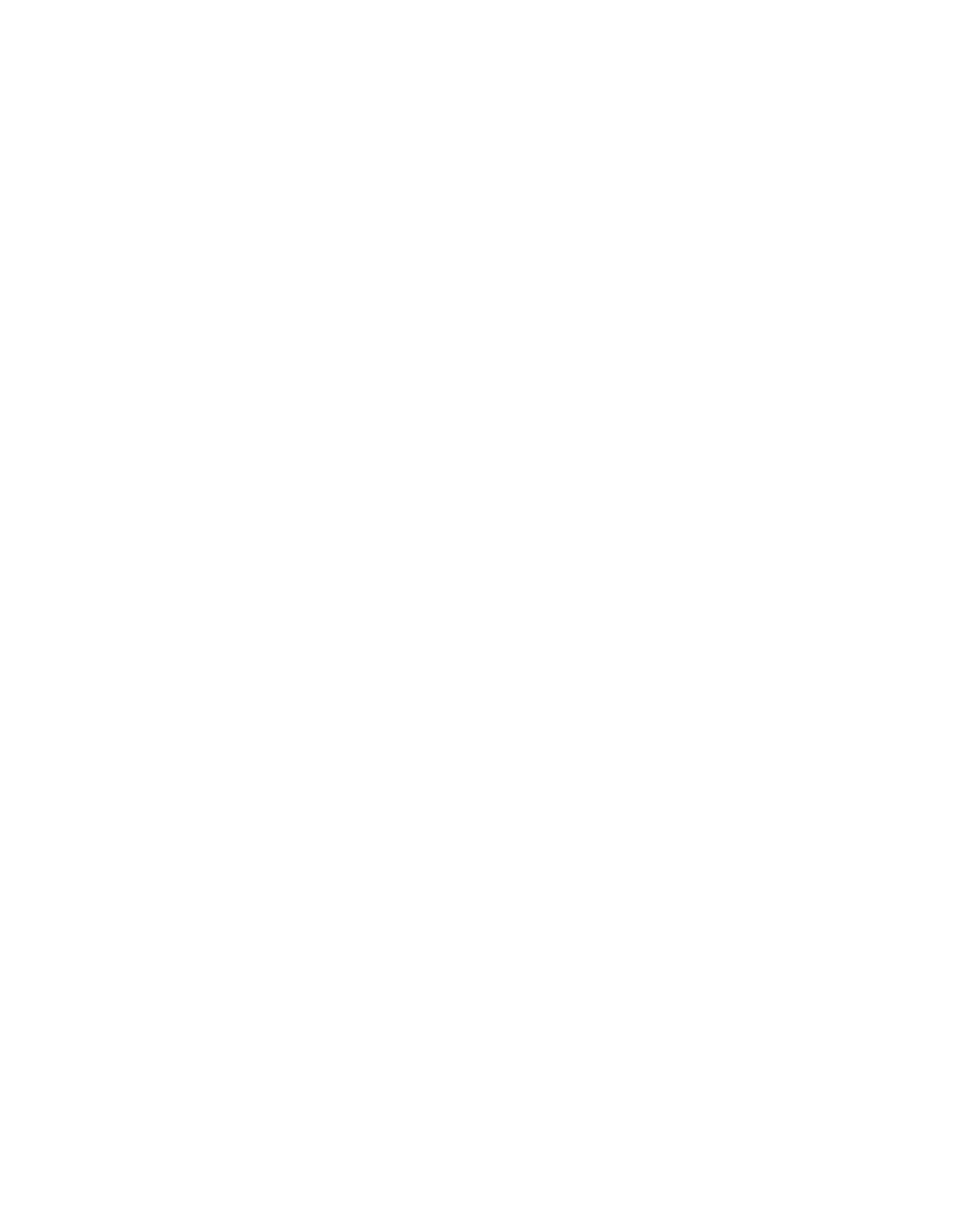6. Let H be a Hilbert space H with norm  $\|\cdot\|$  and inner product  $\langle \cdot, \cdot \rangle$ . Assume that A and B are closed linear subspaces of H satisfying  $A \perp B$ ; i.e., for all  $x \in A$  and all  $y \in B$ ,  $\langle x, y \rangle = 0$ . Define  $A + B$  to be the set of elements  $z \in \mathcal{H}$  having the representation  $z = x + y$  for some  $x \in A$ and some  $y \in B$ .

(a) Prove that  $A \cap B = \{0\}$  and that if  $z \in \mathcal{H}$  has the representation  $z = x + y$  for some  $x \in A$ and some  $y \in B$ , then this representation is unique.

(b) By using sequences, prove that  $A + B$  is closed in  $H$ .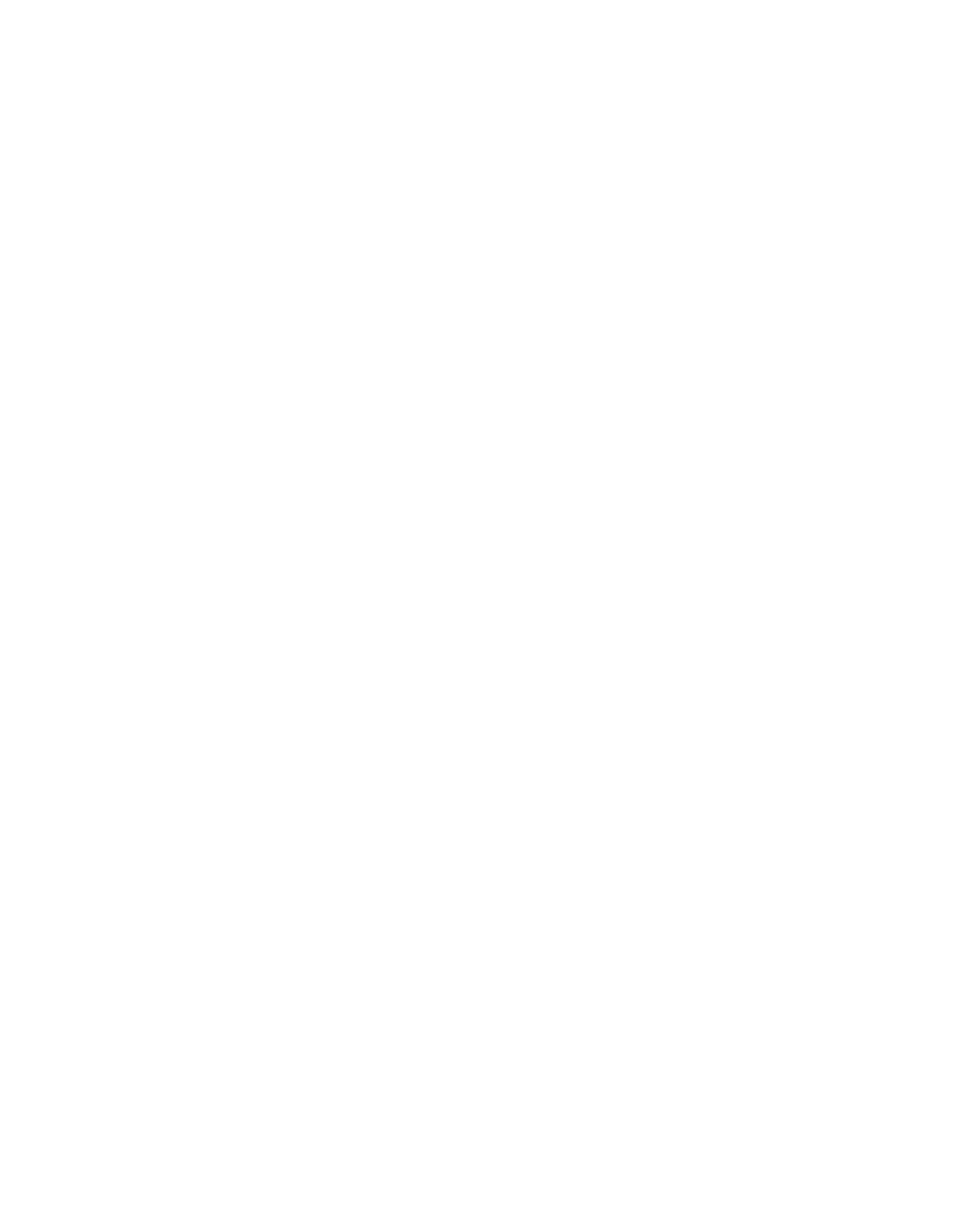- 7. By definition, a normed vector space  $X$  is separable if it contains a countable subset that is dense with respect to the norm on X. For  $1 \leq p \leq \infty$ , let  $\ell^p$  denote the normed vector space of real sequences  $\{x_n, n \in \mathbb{N}\}\$  that equals  $L^p(\mathbb{N})$  for counting measure on  $\mathbb{N}$ . Prove or disprove the following two statements.
	- (a)  $\ell^1$  is separable.
	- (b)  $\ell^{\infty}$  is separable.